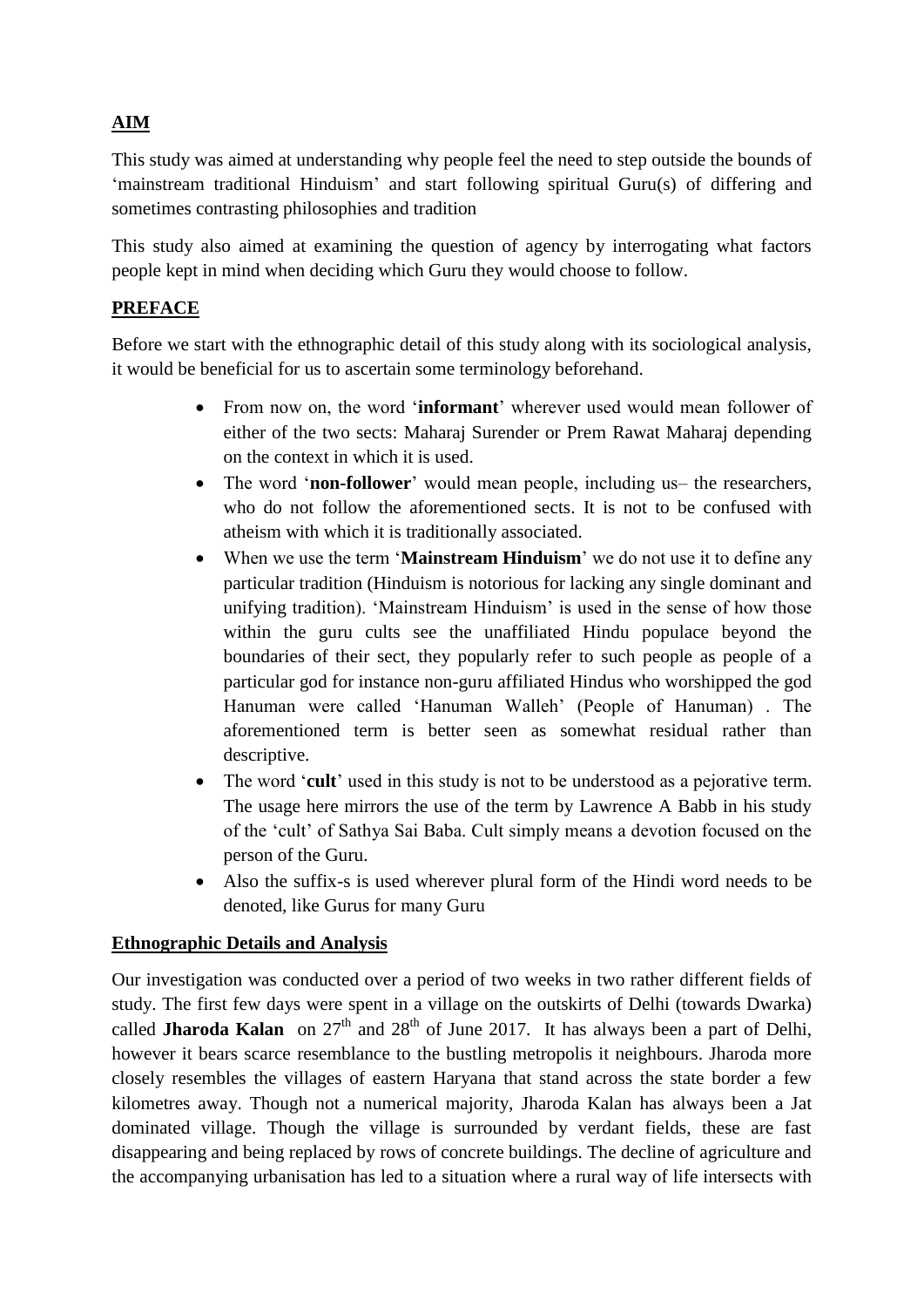urban sensibilities. This fast changing Jat dominated village was a stronghold of a Kabir Panthi sect centred on Surinder Maharaj. This guru's religious gatherings took us to the nearby city of **Jhajjar** in Haryana where he had his main Ashram. This Ashram was a simple mud and brick structure that was run and managed by the devotees. All the tasks needed to be done for the maintenance of this structure was done by the devotees themselves.

The second leg of fieldwork was carried out in the South Delhi suburb of Chhatarpur. In this quiet suburb lies the sprawling campus called the '**Raj Vidya Kender**'. It is the headquarters of a Kabir Panthi aligned sect that is led by the Guru Maharaj Prem Rawat. The campus houses several prayer halls, dormitories of various types for people of differing economic levels, a large dining hall to feed the faithful as well as a series of offices that managed the guru's massive bureaucracy of enlightenment.

The study was conducted over a period of two weeks and was based on multiple unstructured interviews with several informants from both the fields of study. We had 15 informants who provided us with multiple in-detail interviews whilst we also conducted 25 informal interviews. We also participated actively in multiple Satsangs (religious gatherings) that had been organised by both the godmen.

In the 15<sup>th</sup> century the mystic Kabir spread his monotheistic creed across North India that focused on the unity of god and man. His traditions were carried forward in a movement known as 'Kabir Panthi' (the way of Kabir). From the traditions of the Kabir Panthi emerged several other movements that owed their allegiance to the teachings of Kabir but had been modified considerably to match the genius of individual gurus. It was out of this churning that emerged both the sects that we have studied.

The cult around **Surinder Maharaj** was closely aligned to the traditions of Kabir Panthi in that the religious discourses from the guru focusses on the teachings of Kabir and so does most of the devotional music sung at the sects gatherings. The cult counted most of its membership from amongst the Jat population of eastern Haryana who were mostly from a rural or semi-urban background. The entire sect was organised in a simple and informal manner with certain prominent long time followers in each town being responsible for organising the devotees into local branches which would organise religious gatherings (Satsangs). Surinder Maharaj himself had attained the divine knowledge 'Gyaan' from his teacher Ishwarmani Maharaj, a Kabir Panthi aligned guru who had moved to postindependence Punjab from Orissa. On his death Ishwarmani Maharaj passed on the mantle to his foremost disciple Surinder. Much like Kabir his message centred on the supremacy of one god and the futility of ritualism in 'Mainstream Hinduism' (along with a deep emphasis on vegetarianism).

**Prem Rawat Maharaj**, the other godman whose cult we have studied, was from a Garhwali family of Gurus whose inspiration had always been Kabir. Once Guru Prem Rawat inherited the mantel from his father he modernised the sprawling farm house campus his family had received as a donation in the then quiet Delhi suburb of Chhatarpur, the aforementioned 'Raj Vidya Kender'. The followers of this guru who have gone through the process of initiation call themselves 'Premis' or lovers as it represents their love for the one supreme truth i.e. the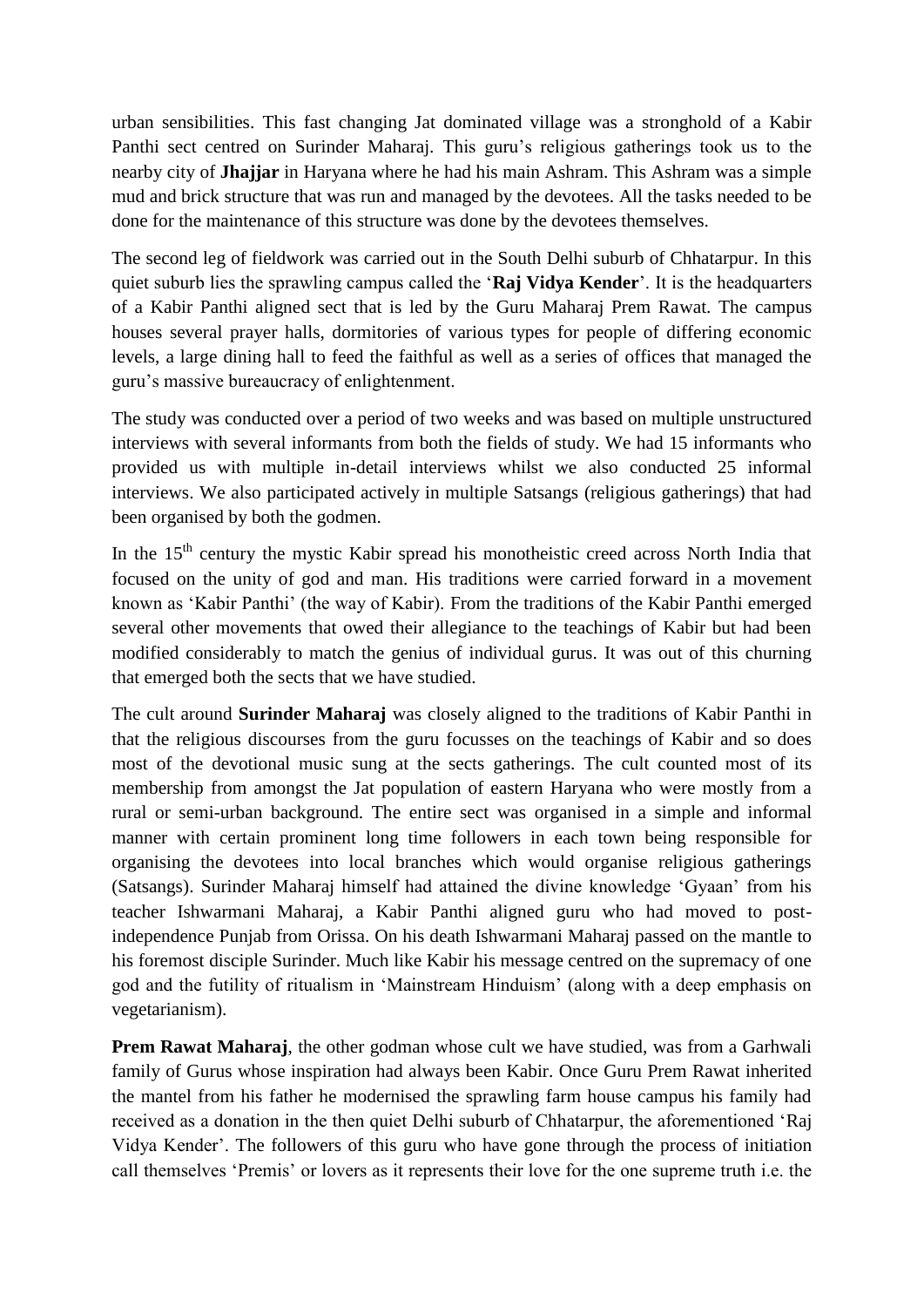formless Parmatama. Prem Rawat's organisation is very professionally run, with a cadre of permanent employees who are tasked with running the massive estate as well as managing the devotees who are required to do 'seva' or service to the sect every month.

## **Outline of Study**

The findings of this study are more accessible once organised into a structure that explicates our main findings, hence the following ouline is best used:

- 1. **Sath** or Ultimate Truth- A Concept
- 2. **Need** for a Guru in one's life
- 3. **Gyaan** or Knowledge of the Truth
- 4. Sath ka Sang: **Sathsang**
- 5. A hope for This **Worldly Benefits**
- 6. Secondary nature of traditional Hindu gods and traditions

## **Sath or Ultimate Truth- A Concept**

Geographically, our journey began in the village– Jharoda Kalan located on the outskirts of Delhi near Haryana border. Intellectually and sociologically it began when we came across our first and by far the most prominent ethnographic concept– 'Truth' or 'Sath'. Our first informant, Mrs. Daya Kor a woman in her late sixties, on meeting us for the first time at her home greets us with "Sath Sahib". A greeting that we would encounter every time we meet and say goodbye to her or other fellow members of the sect she follows. This greeting is not only used when people of this sect meet among themselves but also when they meet with non-followers. This as we came to know is a mark to show the difference in their religious career as against non-followers and followers of different sects. This coming out loud as a follower of a sect through greetings can be seen at some level as a need to standout from the rest. This almost takes a competitive turn much like the competition among the Gurus they follow in this age of ever burgeoning Hindu sects. While everyone from the sect greets using this phrase, "Sath Sahib" can often be heard chanted by the followers when they are on their own and alone. It doubles as a peace providing mantra to be recited frequently.

This brings us to the question of what actually it means or to be more correct what do these followers mean by it? What do they make of it? Almost every respondent spoke about 'Sath' in a matter-of-factly way making it difficult to grasp the essence with which it was being used. Some spoke if at as an abstract yet a divine thing to be achieved, some as a state of peace or a peaceful parallel dimension, some as a divine being and while some as the spoken truth or word of the god. It turned out that more we tried to find out about it, the more nebulous it seemed to emerge. But a comprehensive definition could be gathered by Mrs. Daya Kor, who put it as "the single unifying truth, a supreme truth that represents a formless supreme being". The 'Sath' is the true essence of the world; it is the universe without illusions and is the only one.

In Jharoda we met a number of people who were followers of Mahraj Surender who comes from the broader tradition of Kabir Panth of the Bhakti movement of  $15<sup>th</sup>$  century. Kabir Panth or The Path of Kabir, is a monotheistic tradition based on the teachings of the  $15<sup>th</sup>$ century mystic Kabir, whose ideas and principles once caught the imagination of a large number of Hindus and Muslims. It is in his teaching that one can easily locate the concept of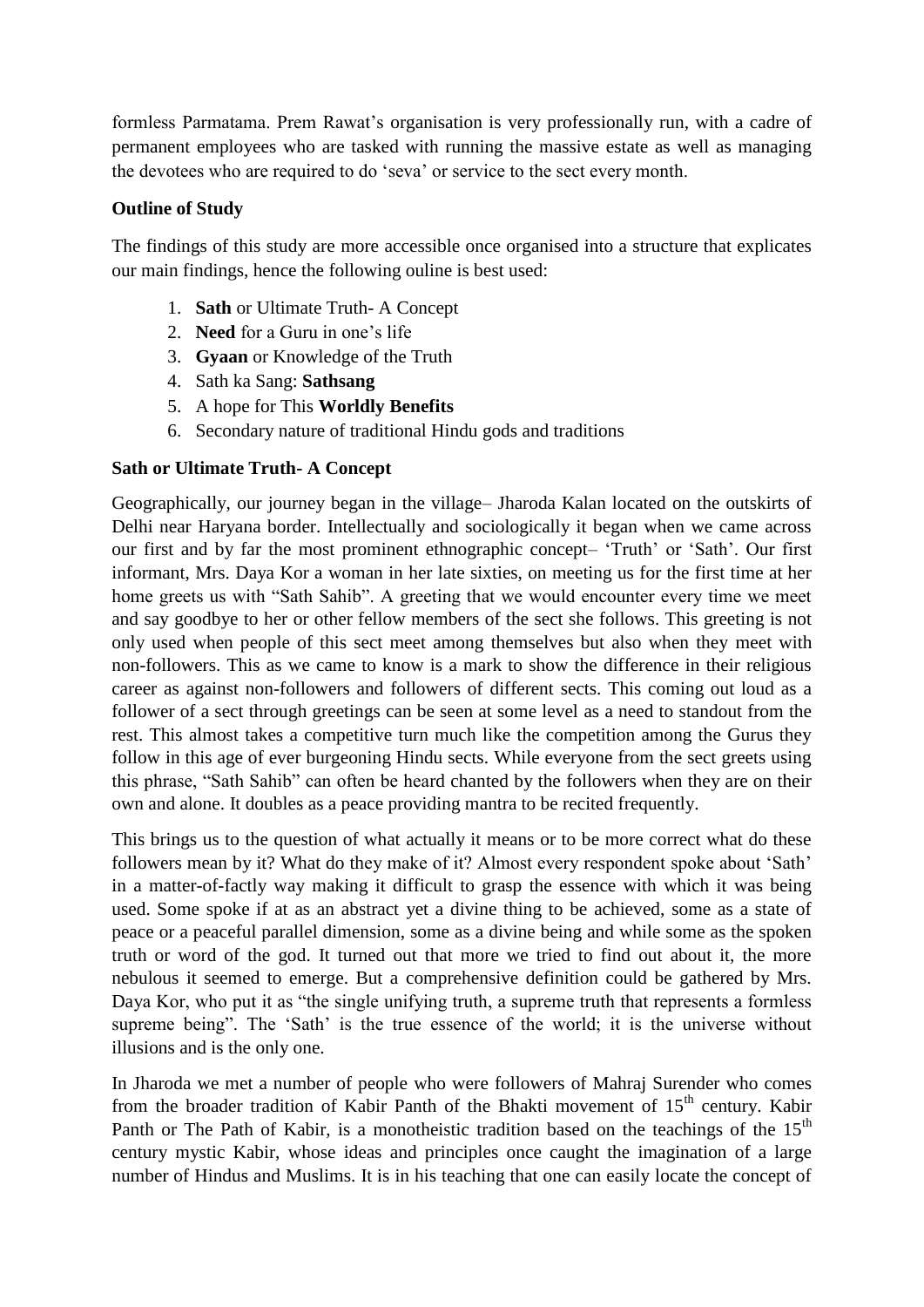'Sath'. Sath of Satya or the truth has some basic analytical features like it has to be singular, unknowable until known, unachievable until achieved and so on. However another informant Jai Prakash (37 years old) on being asked about the ways to reach or achieve it, he puts it "of course there are multiple paths to 'Sath'! However the truth is obviously only one. Each man may have his own road to it but it is still one".

#### **NEED FOR A SPIRITUAL GURU**

While the concept of 'Sath' is all too important when one joins the sect, it is the very need to join the sect that brings us to our research question. We came across a fascinating cultural aspect in Jharoda Kalan in the form of a need to have a spiritual Guru felt by most of the people living there. This village boasts of its own Guru, Ramdas, who as the story goes, kept meditating for years and got submerged under grass and sand only to be found alive years later. A photo of this Guru on a tile could be found on front façade of almost all houses of this village.

Equally ubiquitous in the village is this sense of need for a spiritual Guru. As Jai Prakash made us understand by recounting a story he was told in one of the Sathsangs (spiritual gatherings) he attended. He told that every human being had three teachers or Gurus in his/her life. First one is the parents who give us our first lessons in this life. Second is the school teacher who prepares us for the worldly affairs ahead for us. Third and the final teacher is the one that will make us realise and help achieve Sath. It is this Guru that one must actively search for as only he can provide us with connection with the higher being. Jai Prakash is himself looking out for such a Guru for his family by proactively going to sathsangs of different Gurus and 'analysing' them. This agency on the part of potential devotees is fascinating and breaks down the notion of spiritualism being forced down on people in such societies. As can be seen with Jai Prakash who when asked if his only son would follow the same Guru as he would follow, the reply that came was "it is the duty of every human being to search for the Guru that suits him, and so would my son. Although we would like him to choose the one that we follow but ultimately it would be his choice only."

In Jharoda Kalan we found respondents with similar disposition who continue making these choices based on a number of socio-culturally governed ideas of spiritualism and gurus. This forms the basis of 'analysing' as mentioned in the above case of Jai Prakash. Accessibility of a guru came out as one of the main factors that lead one to choose him. In this age of Television Gurus surrounded with huge convoys of devotees, trust administrators and media people, are seen as superficial by these people. There is a huge distrust for such Gurus and hence a totally opposite conception of Guru is what these people increasingly seek out for. They have a shared idea of a Guru who lives out of a 'Jhopri' or hut, who lives an austere life and treats every devotee equally with no special attention to anyone unlike the international Gurus who "segregate their devotes into VIPs and non-VIPs." Accessibility is demanded in both physical and spiritual dimensions. It is highly important that people see their Guru up close and regularly and equally important is the spiritual connection being rekindled every now and then through regular Sathsangs.

The other spiritual Guru and his followers we studied in our research was Prem Rawat Maharaj. His sect broadly inspired by Kabir panth is quite famous with huge following across the globe. Earlier his father was the head of the sect and hence was the spiritual Guru, passing on the mantle to his son Prem Rawat later on. This sect has an ashram spread across 50 acres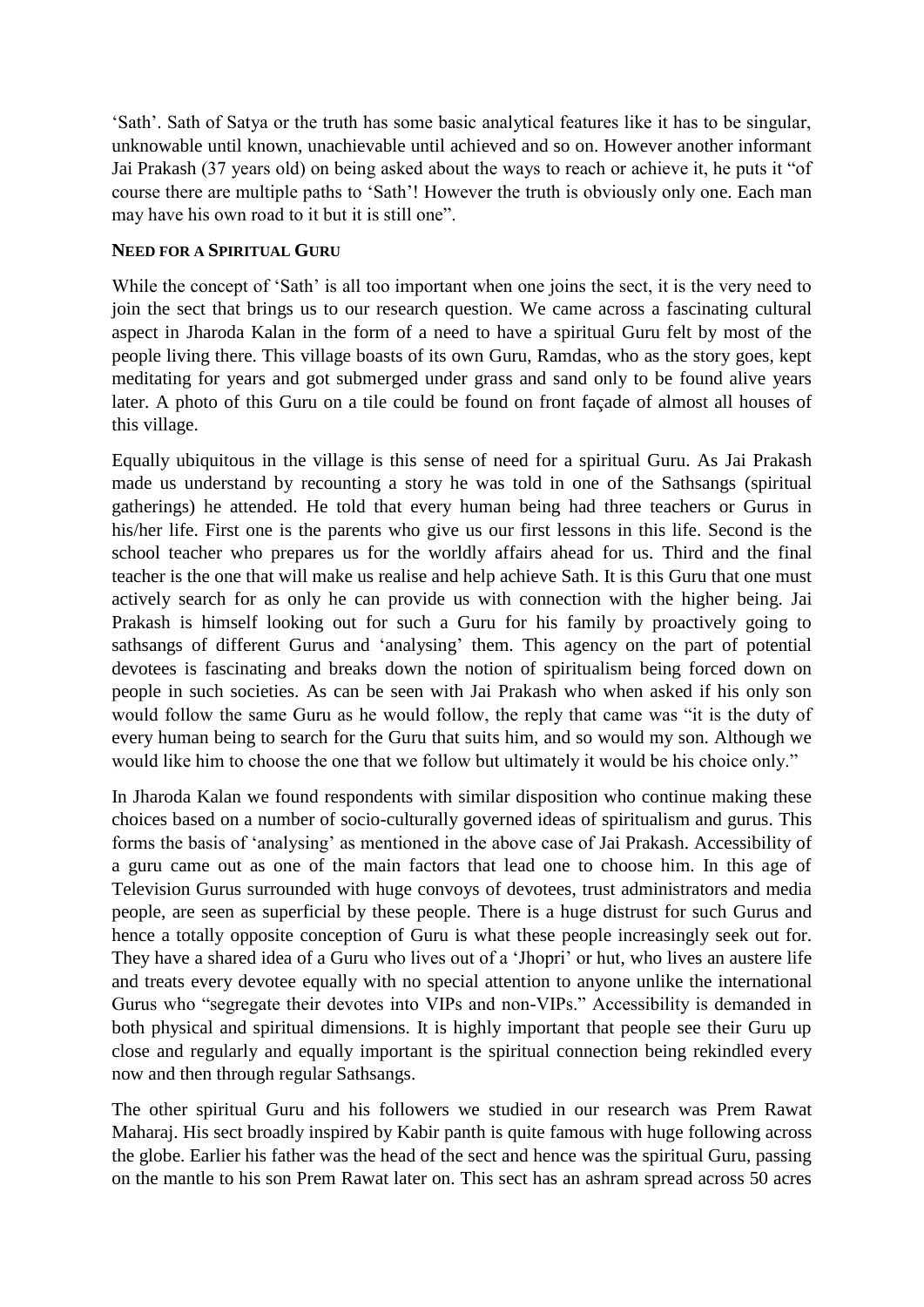among other farmhouses of posh South Delhi area and goes by the name Raj Vidya Kender. In Raj Vidya Kender the disciples of the guru Prem Rawat Maharaj concurred on the importance of a guru however there was a crucial distinction. One of the first informants there, Mr Phoghat, said "brother, if the truth is one how can there be more than one guru?!" The followers echoed these feelings at various points. Their sense of exclusivity was in marked difference to the attitudes we encountered earlier Jharoda Kalan. Another follower who we interviewed multiple times Tomar Nath said "The world is coming to an end and every man must find the one Sath. It is the truth that can only be attained with help of our Guru." This exclusivity of the so-called 'Premis'–as the followers of Prem Rawat Maharaj like to call themselves, is in marked contrast to the ideas of the Kabir Panthis (and affiliates) we encountered in Jharoda Kalan.

The disciples hold that in everyday life an individual could never acquire the knowledge required to achieve a state of peace. Hence one's eternal salvation depends critically on a Guru. But at the same time there is a large scope for self-analysing various Gurus and finally selecting one. This agency also extends to how assessments are made with regards to the worth of a Guru along the lines of accessibility, style or method of preaching and his own conduct with respect to his teachings. Another factor taken into consideration by people is the method of teachings appropriated by a Guru. The agency on the part of potential followers is best summarised by another informant, Lakshmi Gulia (age 70), by saying "Paani peeo chaankar aur Guru banao jaankar". This translates to "Like the way we drink water only after filtering it, same is the way we should first know the Guru before selecting him."

#### **GYAAN**

While the need to be a follower and have a spiritual Guru is widespread, it is the knowledge or Gyaan that is what is ultimately sought from the Guru. It is what is needed to attain Sath or the ultimate truth. As the various followers claim, Gyaan is knowledge achievable only through a Guru and it is the compass with which one navigates through life.

Ritesh Dahiya, a devotee of Prem Rawat Maharaj, gives the essence of Gyaan in the life of a devotee and in this case a Premi. Gyaan for her is the knowledge we are unaware of and it is almost impossible for us to know it by ourselves without the spiritual help. It is paramount as it gives our life a much needed direction, because most of the people don't ever get to know the purpose of their life.

While when asked with similar questions regarding Gyaan as were asked about Sath, most devotees talked in abstract terms and couldn't pinpoint the concept. But on a closer look and with repeated questioning we understood the two dimensions in which Gyaan is supposed to work. First is of course the spiritual level which deals with all the abstract ideas of Gyaan, but the second level is the worldly level which stands out conspicuously. At worldly level it is defined more by what should not be done than what ought to be, like giving up on alcohol and non-vegetarian food. Gyaan is something that transforms the individual who receives it. The seeker of Gyaan or the novice is called a 'Jigyaasu' (seeker) whilst the initiated is called a 'Premi' (Lover) this marks the transformation of the old to the new. The ones with the knowledge mark the transcendence of man into a state of both spiritual salvation as well as a worldly perfection. Worldly perfection implies a state of 'sukoon' or peace that allows one to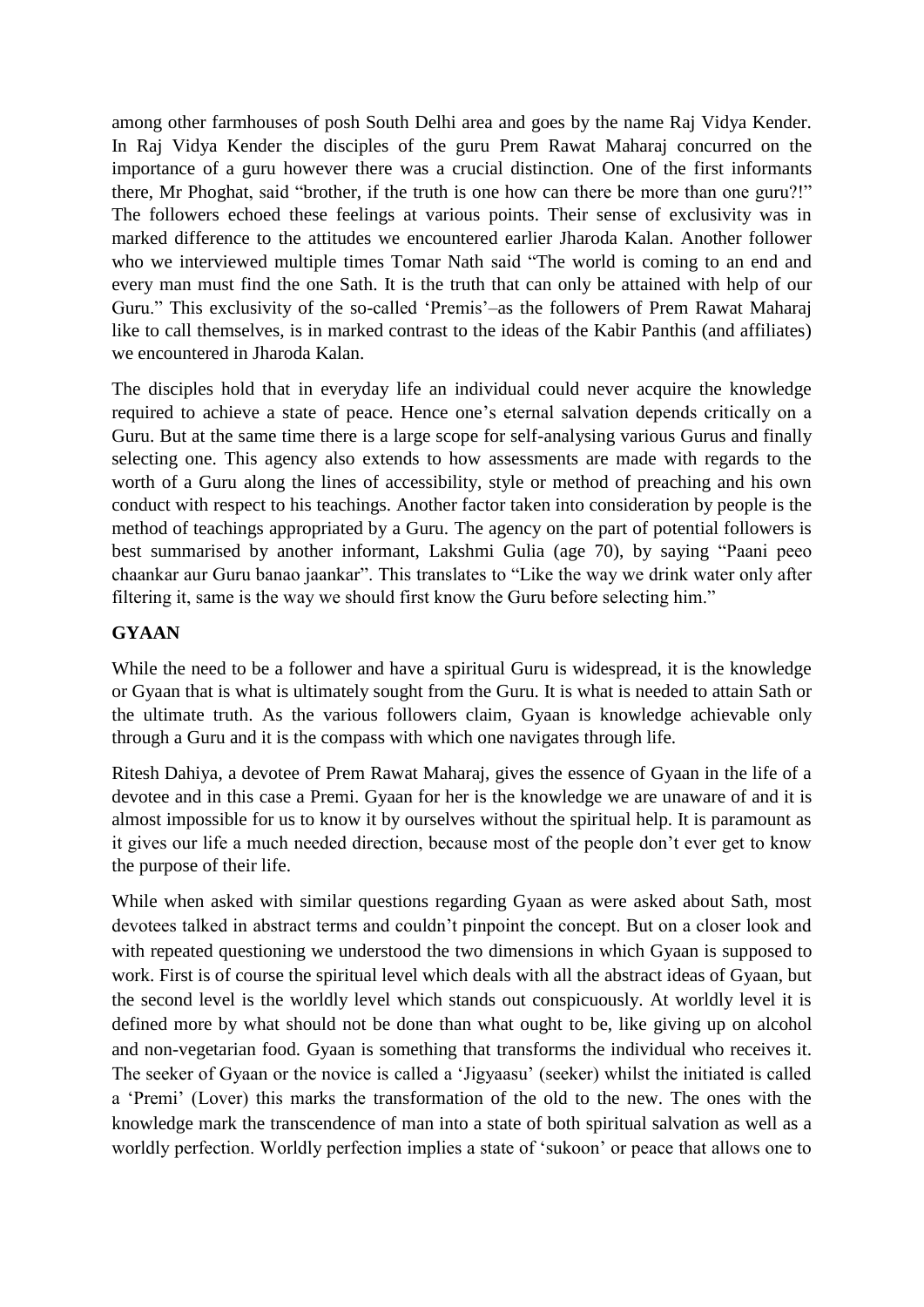know oneself completely. One who has achieved 'Gyan' finds themselves knowing. Gyaan relates to both worldly perfection as well as spiritual salvation.

## **SATH SANGH (RELIGIOUS GATHERING)**

The spiritual knowledge or gyaan once acquired from the guru is not a permanent state of being. Many disciples said that it is something that has to be maintained and renewed every now and then, "like the daily bath" as one of the interviewee Anitha remarked. These renewals do not happen in the local temple but in particular designated gathering called *'Sath Sangh'* or 'in the company of the truth'. The Sath Sangh is a communal meet of the faithful organised at regular intervals where the devotees gather at a particular location (usually the Guru's ashram) and listen to a lecture delivered by the Guru himself interspaced with several musical numbers that repeat the same themes in the form of catchy musical numbers. These sath sanghs are often the beginning of the path through which a jigyasu decided to transform into a devotee of the particular guru as through such communions, he or she comes across the teachings of the guru reiterated by the guru himself. Such gatherings invoke a sense of spirituality among the devotees and make them view the guru in an altogether different light that distinguish them from the common individuals. An experience narrated by one of our interviewee Daya Kor tells how she felt an instant connection with the supreme being on her first day of attending the sat sang of Maharaj Surender and how it changed her perspective of life altogether. This has been felt by devotees of other gurus too, and is observed by Maya Warrier as well where she writes: "What they 'experienced' in the Mata's arms during their first encounter, and what they feel repeatedly at each subsequent *darshan*, is this unaccountable emotional catharsis, and for this, for most individuals, establishes unequivocally that there is 'something' about the Mata-that this is no ordinary mortal but somehow, unique, extraordinary and 'divine'". (Warrier 2005: 30) Sath sangh have this universal feature which illuminates the life of the devotees and make them place the guru at an utmost position of guidance.

The kinds of sath sang that we encountered in our fieldwork can be clubbed under two broad divivions. The Sath Sanghs of the more urban Prem Rawat Maharaj were short pre-recorded and daily events that had the specified time of 6-7 pm from Monday to Saturday and 2-3 pm on Sundays. A specific room was designated for the hour long gathering where the professionals played the pre-recorded video of the guru's speech as well as the musical numbers on the projector and the old and young devotees sat on the floor, with the men on one side and the women on the opposite side. As soon as Prem Rawat Maharaj came on the screen, people folded their hands and listened in awe to his words, thus submitting themselves to an hour of devoutness that affects their rest of the day.

Contrary to this, the sath sanghs of the older fashioned Surender Maharaj were all night long live performances that occur once in a fortnight in different locations around Delhi and its borders near Haryana. In Jhajjhar where the *ashram* of Maharaj Surinder is located, we witnessed an all-night jamboree that began from 10 pm and continued till 5 am. It was packed with live musical performances on the evils of idol worship, blind faith in mainstream Hinduism and the dangers of consuming meat and alcohol whilst Surinder Maharaj watched on. Every aspect of the Sath Sangh from the food served there, the seating arrangements and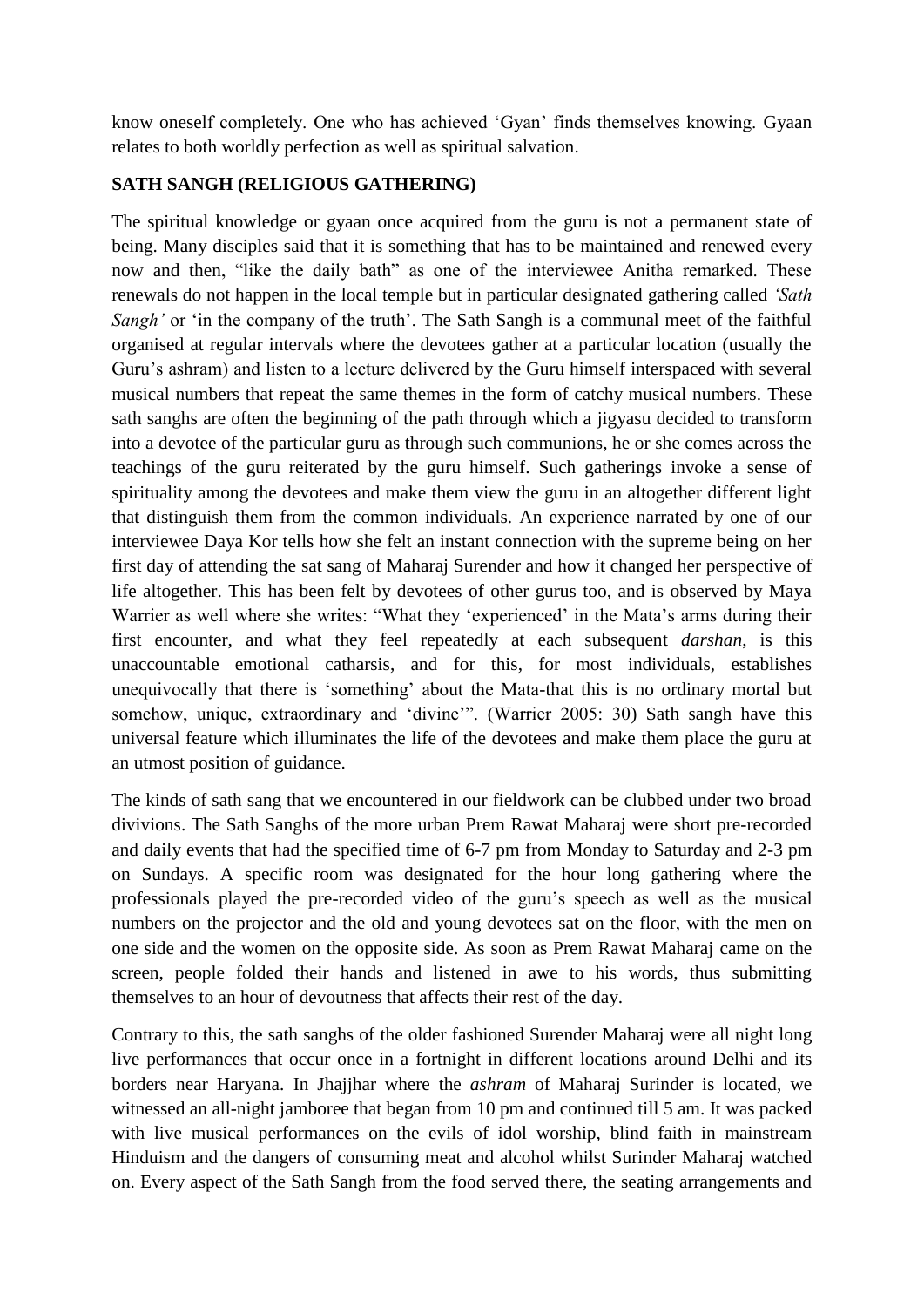even the music was all done by the devotees of the guru, which was different from the setup of Raj Vidya Kender where the disciples of Prem Rawat Maharaj were passive participants in the arrangement of the pre-packaged event of sath sanghs.

However the purpose of these gatherings was similar- to reiterate the central ideas of the guru and reinforce the behavioural interdictions that the guru has placed on the devotees as a precondition of them maintain their state of 'Gyaan'. The devotees we spoke to in both places felt renewed by these regularly occurring events that reinforced their faith and devotion. Since these associations were not spatial majorities in any one location the sath sangh was also a space for them to feel a certain sense of community. The community of believers which reinforced the faith of the devotees formed itself regularly only at the Sath Sangh. A community where the believers are one with the truth and one with god, surpassing the differences in caste, class, language or others which they have among them.

## **HOPE FOR THIS WORLDLY BENEFITS (AND THE UNIQUENESS OF THIS MINDSET WITHIN TRADITIONAL HINDUISM)**

Traditional Hinduism has certain core ideas that are central to its teaching such as karma, dharma and moksha. Moksha or salvation in Hindu philosophy connotes the idea that inner peace can only be achieved if one frees himself or herself from the cycles of birth and death. This emancipation and liberation can be achieved by giving up worldly ties and embracing an other-worldly life.

But both the spiritual leaders- Maharaj Surinder and Guru Prem Rawat offer the knowledge of the supreme truth (Gyaan) and the resultant self-fulfilment while participating in the *bhrasht* (corrupt) modern world. They emphasized on finding the inner peace and calmness in this life only, without the need to relapse to the simpler days with bare minimum material needs. The teachings imparted by both the gurus are based on how to live a fulfilling life in the modern world itself, which follows a similar course to many other gurus in the contemporary world, one of them being Mata Amritanandamayi, lovingly called Amma by her followers whose "mission is to alleviate humanity's suffering by restoring selflessness, love and compassion to their rightlful place in the modern world." (Warrier 2005: 2)

Today's fast paced modern life drains individuals who are constantly battling suffering, pain, ever growing ambitions and needs and other forces that are slowing them down. Such life often calls for the desire to go back to the old days when things were less complicated. This need to live a peaceful life, devoid of negative thoughts in one's mind and facing the vices of the world with a calm and composed mind, body and soul can be fulfilled even in the urban world by the teachings of these leaders. Although the end that both the gurus desire is the same, which is to inculcate a rejuvenating desire in the devotee to live a gratifying life with amity, tranquillity and love, the methods adopted by them are different. Guru Prem Rawat focuses on swaans or inner breathing which he considers to be the road to a fulfilling life. He asks his devotees to give one hour of their everyday life to make the rest of the twenty- three hours productive. The road to a peaceful and beautiful life in this world of commotion lies within the individual, as Guru Prem Rawat says. He can only play the role of a guide and show this path to his followers, and he claims to have shown it to thousands of his disciples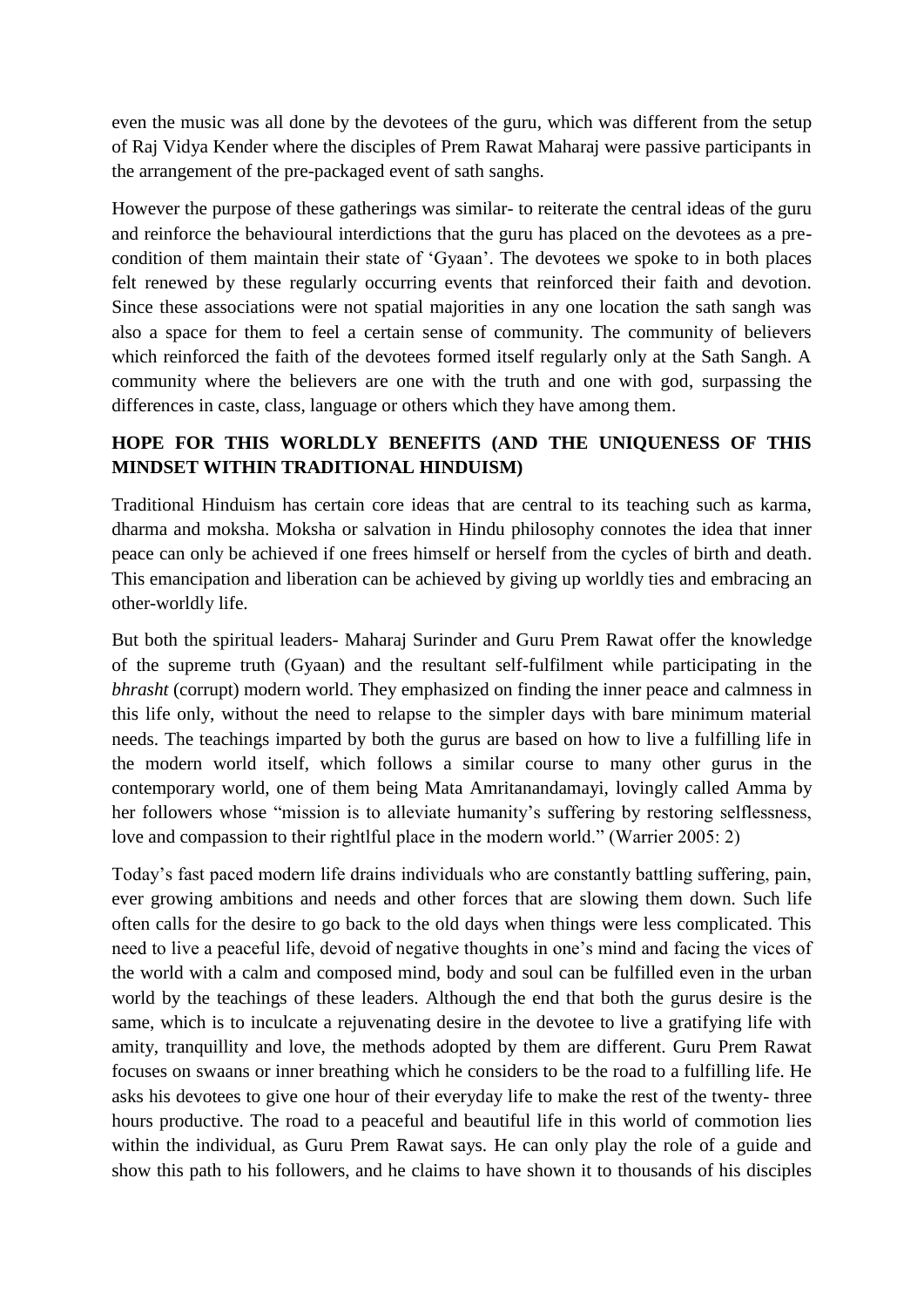already. The rest has to be piloted by the disciples themselves by connecting to their inner souls, and once they do, they have found the key to attaining what everyone is searching for in his or her life- inner happiness.

Maharaj Surender, on the other hand emphasises on devotional songs and *dohas* based on the teachings of Sant Kabir to ensure a moral living by denouncing vices like alcoholism and drug addiction which is widespread social issue in the area of Jharoda Kalan which we studied. Devotees narrated instances of how Maharaj solved many previously unsolvable problems encountered by the people such as curing addiction of alcoholism of several men, addressing health issues and giving remedy solutions, marriage problems, to name a few. One particular interviewee told us how she travelled across many villages to meet the Maharaj, who she believed would finally solve her husband's extreme addiction to alcohol. Disciples also believe that this *gyaan* or knowledge enables them to attain their true potential by granting them complete self-awareness of the events occurring around them and in their world and make them able to channelize and control their negative emotions and behaviours.

## **SECONDARY NATURE OF THE HINDU GODS**

Lawrence A. Babb wrote, "for there is not now, nor has there ever been, a theology or philosophy that commands anything remotely resembling a consensus in the Hindu world." (Babb 1987:2) This is true as Hinduism is so vast and comprising of varying beliefs that a universal idea of practicing it does not exist. Yet, there are certain core ideas that are more or less general throughout the population of Hindus. In our field of Jharoda Kalan, where the community was one of Jat domination, the followers of Maharaj Surender had an interesting rejection of certain of these core ideas related to their community and Hinduism in general.

There is a marked lack of ritualism which is reflected by not carrying out a ritual dear to Jats called *Kanagat* or *Shraad* where families pay homage to their ancestors through prayer and offering of food*.* Such an annual ritual that is widely celebrated by the people of North India and specially Haryana from where most of our informants descend was out rightly rejected by the devotees of Maharaj Surinder. However the rejection of the supremacy of Hindu gods and goddesses seem to be the most astonishing one. It should be made clear that this rejection does not mean the Hindu mythological stories are not held to be true, such stories and the roles that Hindu deities play there are acknowledged. In fact these mythologies become the basis for contesting their hegemonic positions that they occupy in Hinduism. There is a trend towards monotheism where the focus is on the spiritual saint Kabir and his teachings which are seen as more life enhancing.

We encountered quite a few ethnographical details which highlight this shift from Hindu deities to sant Kabir, one of the most interesting comes from our first informant, Mrs. Dayakor. During a critical period of her life, she recalls how desperately she called upon god and searched for his grace but he didn't come for her aid. While she was going through this tiring period, luckily enough she came across Maharaj Surinder and his teachings on Kabir instilled a new hope and belief in her life. This hope, she could only regain after she came under the fold of Maharaj Surender and strictly started treading on the paths of Kabir Panthi. She describes how after she found her solace, she saw the the unearthly apparition of Lord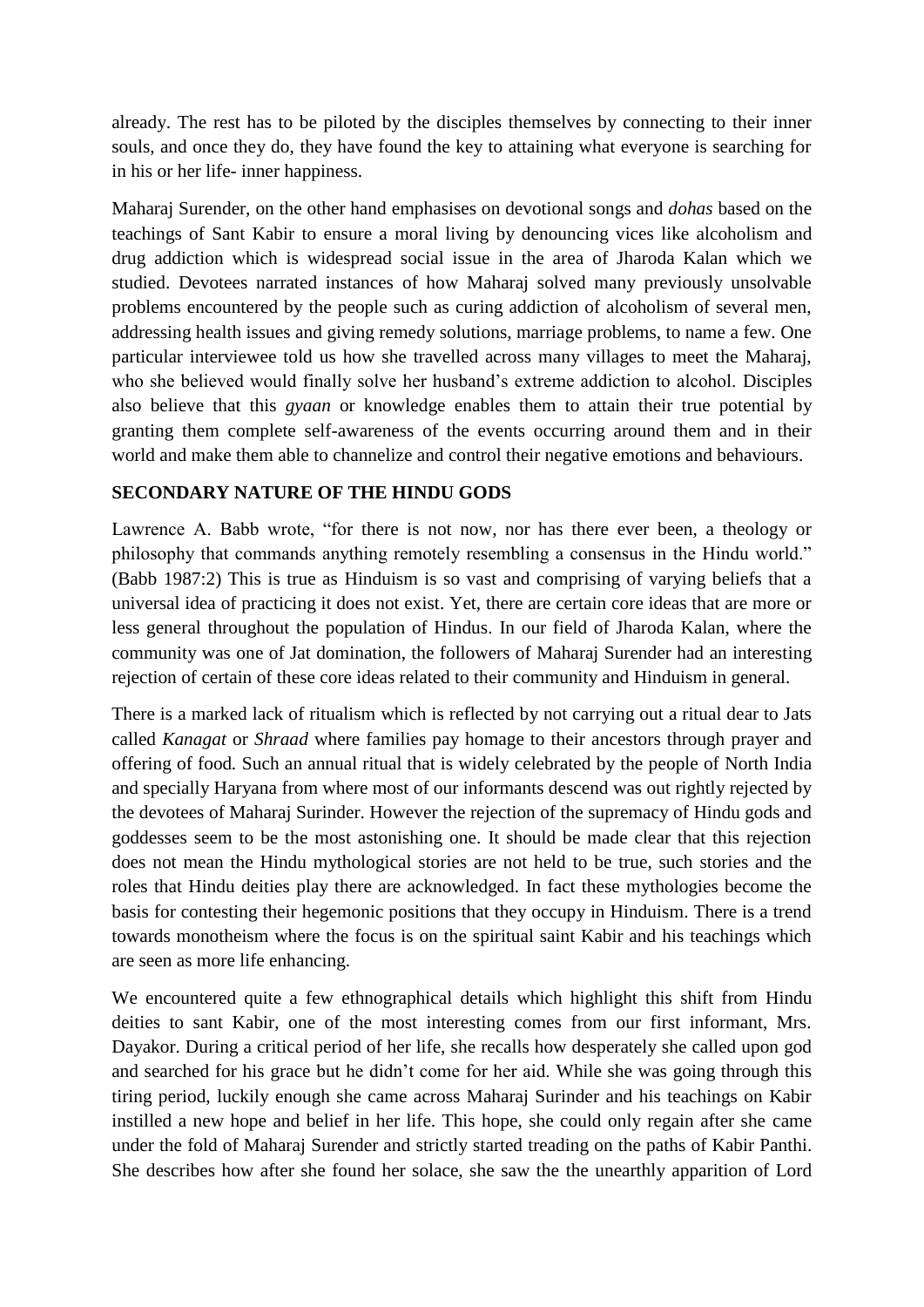Shiv and asked him in anger his inability to help her during her turmoil. "Why are you here now? Where were you when I needed you? Now go away, I have found peace"

The fact that Maharaj Surender was influencing such alternate beliefs among his followers became clearer when we got the chance to talk to him during one of our visits to the sath sanghs. In our conversation, he used our common sense judgement to rationalize his teachings. He pictured an image in front of us of a human being carrying a weapon of destruction with him or her and how our judgement will instantly portray him in a negative or villainous role. However, it is our clouded mind that does not enable us to see we are making an irrational exception when the same image is portrayed with gods and goddesses. If such supernatural beings are given the responsibility of maintaining peace in the world, why do they carry weapons that relay the message of destruction? It is ultimately Kabir only and his teachings that can bring peace to this world and it is he who is the true Supreme Being.

Although we didn't particularly witness such outright rejection of rituals and Hindu deities among the followers of Guru Prem Rawat, they certainly lacked the requisite devotion to the pantheon of traditional Hindu gods and goddesses that is seen among other Hindus.

## **REMARKS/OBSERVATIONS**

• Though Devotees are quite clear that they are Hindus they are also clear that they aren't quite 'conventional' Hindus.

The devotees of these godmen consider themselves as apart from Hinduism and consider themselves closer to the truth than a 'Mainstream Hindu' 'Hanuman wallah' ritualistic and polytheistic Hindu. Though they often acknowledge the possibility of multiple truth claims like Jai Prakash did this is mostly with respect to other Guru cults (especially of the same tradition). The 'reeti-rivaaj' or ritualism of Hinduism does put them off to a great extent. However this separation from Hinduism isn't complete. Both the gurus and their followers accept the existence of Hindu gods (though they doubt their ability to intervene in the lives of men). In a context where they are confronted by distinctly non-Hindu identities we observed that devotees often retreated to some form of Hindu identity. On our last day of fieldwork we noticed how several devotees of Surinder Maharaj derided the Shirdi Sai Baba for being a socalled Mohammadan. A true Guru would have to have his origins in the Hindu faith they held (oddly enough Sant Kabir is also believed to have been a Muslim by many historians; a theory that most devotees we mentioned it to rejected as a lie).

The devotees of Prem Rawat Maharaj too were broadly within the tradition of Kabir Panthi and did differentiate themselves from conventional Hinduism. However they did not reject the primacy of the Hindu gods as out rightly as the followers we met in Jharoda Kalan. Many still held on to worship of some Hindu deities, most notable among them being Shri Krishna.

 Devotees see the **Guru as a vehicle to salvation** both in the spiritual realm and even in this 'brasht' (corrupt) realm which is how they see the 'modern' world.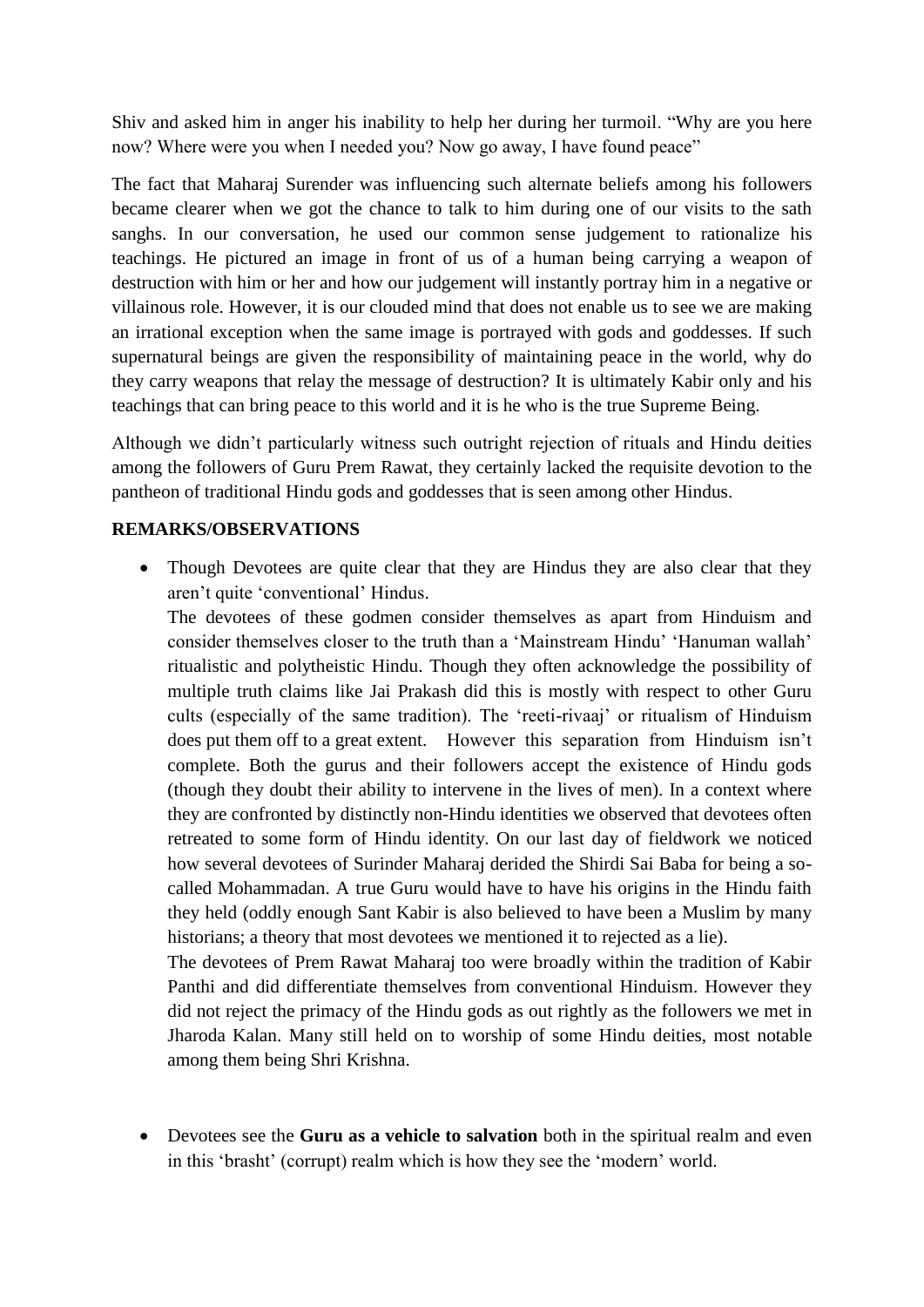Most of our respondents spat the word 'modern' out of their mouths and associated all the social evils that surrounded them as effects of that malignant force. As Warrier postulated these devotees too see the modern world as something that broke and alienated the individual. This is where the Guru was seen as important. The guru could help the victims of modernity overcome its ill-effects by re-integrating them into a divine community – that of the body of believers who would help them overcome their afflictions. This was a theme we observed in Satsanghs of both godmen where there were several people struggling with substance abuse related problems like drug addiction and more commonly alcoholism. Alcoholism especially is seen as something almost supernatural which would possess certain innocent victims. This was seen by the believers as effects of modern life that corrupted and alienated the individual. The blessings and re-integration into community offered by the guru was seen as the only way these torments of modernity could be overcome.

 Though a devotee can acquire membership in a guru sect through birth or even marriage there also exists a parallel belief in the necessity for the individual to find his/her own guru by a **complex process of searching** Membership in a guru sect can be acquired through birth, marriage and other involuntary means however there also exists a belief that 'paani piyo cchane ke, guru banao jaan ke' (Drink water that has been purified and only follow a Guru after due inquiry). This process of choosing has multiple variables that are culturally determined. Some like Jaipraksh see accessibility as one of the main aspects that helps him make a decision other like Daya Kor made their decision after attending multiple gatherings and finding a message that gave her the greatest peace. Though the exact determinants of what makes an individual follow a guru are very varied but this much is certain that there exists a complex process of inquiry and not just blind faith.

#### **CONCLUSION**

Our field work revealed to us a strong undercurrent of inquiry that flows beneath the tides of the supposed blind-faith of the Godmen cults. The devotees in both scenarios claimed to have arrived at their choice of guru via a process of searching, even if it weren't so as in the case of multiple interviewees who had joined their respective sect after marriage. It was important to the devotees to be seen to be making an active choice based on their inquiries. Wives who had joined their husband's sects often told us of how they finally found peace only once they joined their new sects. Once chosen the godman was seen to have the ability to not only ensure spiritual salvation but also provide the followers with this worldly benefits by granting them 'Gyaan'. 'Gyaan' was seen by the devotees as something that could improve not only their spiritual status but also their everyday lives by helping them overcome obstacles put in their path by the corruption of modernity. The focus on 'gyaan' differentiates the cults of these godmen from mainstream Hinduism to an extent. The differences are further accentuated by the ambivalent (at best) position of Hindu Gods within these sects. All in all the Guru cults are a variegated and colourful corner of Indian spiritual life that defy simplistic